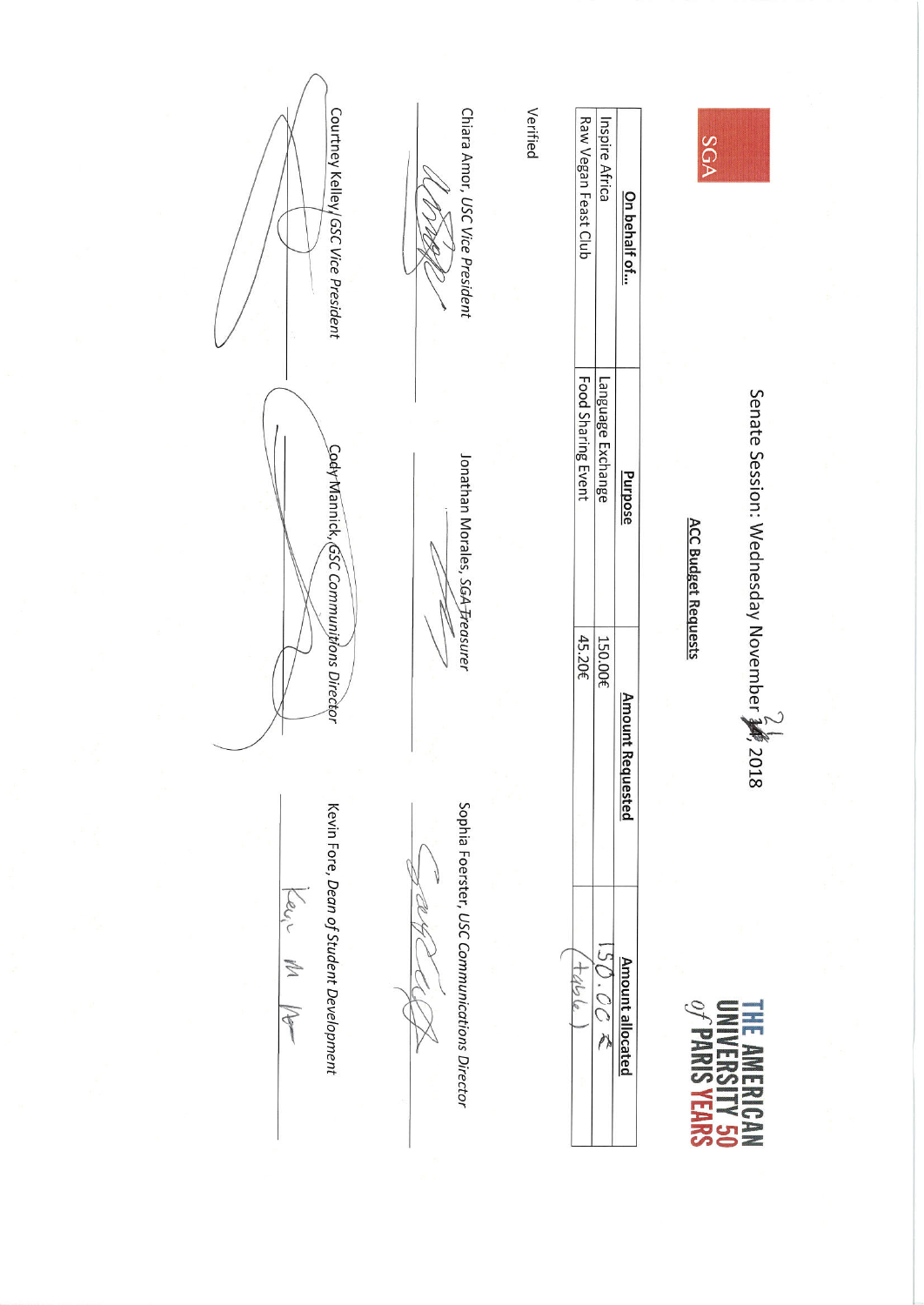# **November 21, 2018 SGA Senate Minutes**

Taken by GSC Communications Director Zoey Mannick

### **12:10 — Attendance**

**12:24 — GO GET SOME SOUP!** Everyone is going to get soup (CHARITY!) **12:13 — Events Committee Presentation** Soup drive in the Amex Thanksgiving Thursday Karaoke night Friday Football game Saturday **12:49 — ACC Presentation and Budget Requests** Update on clubs Overview of the budget

### **● Inspire Africa Language Exchange Event -150.00**

October 12th event, the money was for food and drink Motion made-motion seconded-passed

### **● Raw Vegan Feast Club Food Sharing Event - 45.20**

Club was created to introduce raw veganism to AUP, the money was for an event where people made food and shared recipes

Question: Where was the event advertised? Email are sent to those who signed up for the club Why the reimbursement, shouldn't it be requested before the event happens? No because sometimes it is easier to do reimbursement.

Statement that we want to know more about this club Debate:

What happens if someone submits a reimbursement and it doesn't get passed? Then it isn't passed and it comes out of their pockets

Chis feels that every club should have to present

If you can't be here there should be a large statement given to government saying why they couldn't attend and more details about the event, more in depth

Propose a motion to amend the constitution

Motion to table-motion seconded-tabled

# **12:43 — Outreach and Development**

Reunion coming up 31st of January, outreach wants help with the event

Story course journalism style in which you will sit with someone who has graduated from AUP and chat

Campus tours, need help with

Christmas party Dec 6th, open invite to government also need help

#### **1:05 — Open Floor**

Carnival for a cause feedback- better lighting, better communications on events in general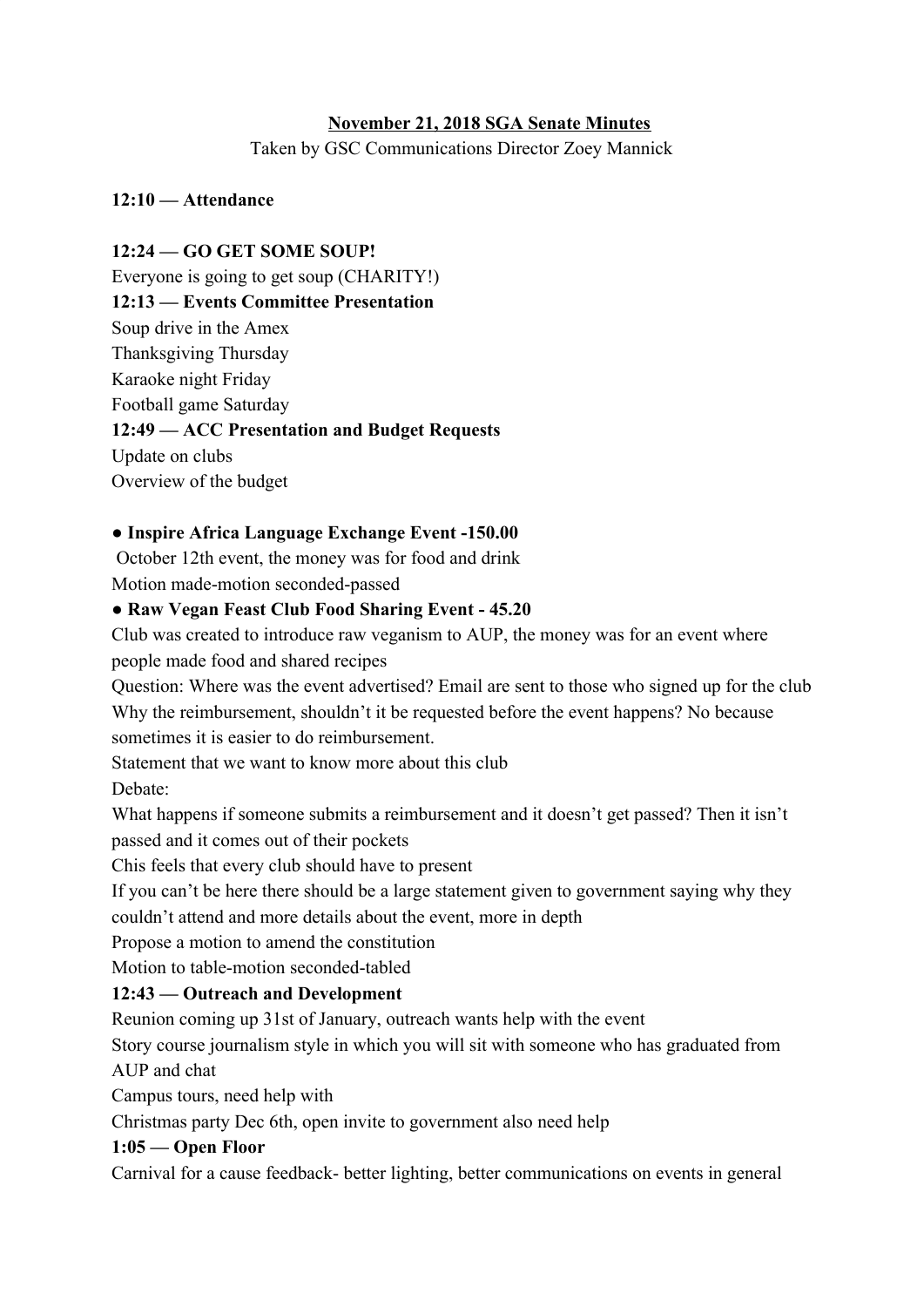Asking for input on wages for students:

Lots of discussion about where the money comes from, how it is granted, the laws and rules around student workers

Question: What is the administratives reasoning for the amount? Due to France's laws on work, it has to be a grant to not have to deal with taxes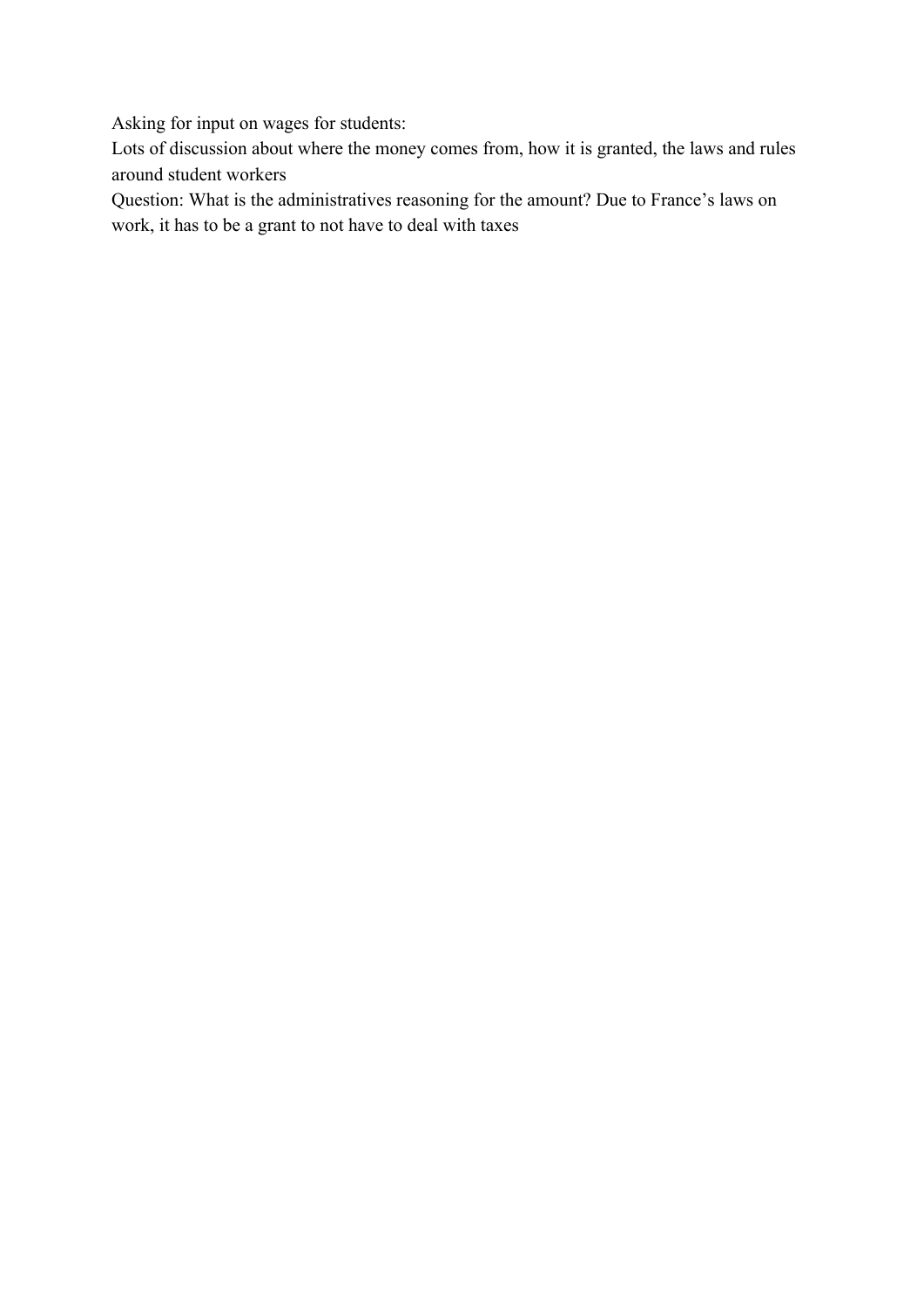## **SENATE FALL 2018 ATTENDANCE SHEET — Present = X (12:10) ; Late (12:11-12:20) ; Absent = AB (after 12:20) ; Excused late/absence = EX (cultural program, immigration)**

| <b>Department</b>                              | <b>Senator</b>          | 12<br>/9                  | 19<br>/9           | 26/<br>9                  | 3/1<br>$\pmb{0}$   | 10<br>/1<br>0      | 17<br>/1<br>0      | 24<br>/1<br>0                  | 7/<br>11                  | 14<br>/1<br>1  |                    |  | <b>TOTAL AB</b><br>(excluding<br>excused) | <b>TOT</b><br><b>AL</b><br><b>LATE</b> |
|------------------------------------------------|-------------------------|---------------------------|--------------------|---------------------------|--------------------|--------------------|--------------------|--------------------------------|---------------------------|----------------|--------------------|--|-------------------------------------------|----------------------------------------|
| <b>Art History/Fine Arts</b>                   | Khalid<br>Elaggan       | L                         | $\pmb{\mathsf{x}}$ | $\pmb{\mathsf{X}}$        | EX                 | L                  | X                  | $\boldsymbol{\mathsf{A}}$<br>B | $\mathsf{x}$              | $\pmb{\times}$ | $\pmb{\mathsf{X}}$ |  |                                           |                                        |
| Comparative<br>Literature                      | Rebecca<br>Herr         | N/<br>Α                   | N/<br>Α            | N/<br>A                   | $\mathsf{x}$       | $\pmb{\chi}$       | $\pmb{\mathsf{x}}$ | $\mathsf{x}$                   | $\pmb{\mathsf{X}}$        | $\pmb{\times}$ | $\pmb{\mathsf{X}}$ |  |                                           |                                        |
| <b>Computer Science</b>                        | Hussain<br>Alibrahim    | $\pmb{\chi}$              | X                  | $\mathsf{x}$              | $\mathsf{x}$       | $\boldsymbol{x}$   | X                  | $\mathsf{x}$                   | $\boldsymbol{\mathsf{x}}$ | $\mathsf{x}$   | $\mathsf{x}$       |  |                                           |                                        |
| <b>Economics</b>                               | Amelia<br>Mayberry      | $\boldsymbol{\mathsf{x}}$ | $\mathsf{x}$       | $\boldsymbol{\mathsf{X}}$ | X                  | $\pmb{\times}$     | X                  | Α<br>B                         | $\mathsf{x}$              | AB             | $\pmb{\mathsf{x}}$ |  |                                           |                                        |
| <b>Film Studies</b>                            | Jamie<br>Nyqvist        | N/<br>A                   | N/<br>A            | $\mathsf{x}$              | $\mathsf{x}$       | $\pmb{\mathsf{x}}$ | $\pmb{\mathsf{X}}$ | $\pmb{\mathsf{x}}$             | $\pmb{\times}$            | $\pmb{\times}$ | $\pmb{\mathsf{X}}$ |  |                                           |                                        |
| <b>French &amp; Modern</b><br><b>Languages</b> |                         | N/<br>A                   | N/<br>A            | N/<br>A                   | N/<br>$\mathsf{A}$ | N/<br>$\mathsf{A}$ | N/<br>A            | N/<br>A                        | N/<br>$\overline{A}$      | N/<br>A        | n/a                |  |                                           |                                        |
| Gender, Sexuality, &<br><b>Society</b>         | <b>Dhouha</b><br>Djerbi | $\mathsf{x}$              | $\mathsf{x}$       | $\mathsf{x}$              | $\mathsf{x}$       | $\mathsf{x}$       | EX                 | $\pmb{\times}$                 | $\boldsymbol{\mathsf{x}}$ | $\pmb{\times}$ | $\mathsf{x}$       |  |                                           |                                        |
| Global<br><b>Communications</b>                | Thomas<br>Lopez         | X                         | X                  | x                         | X                  | X                  | N/<br>A            | $\mathsf{x}$                   | $\pmb{\mathsf{X}}$        | L              | AB                 |  |                                           |                                        |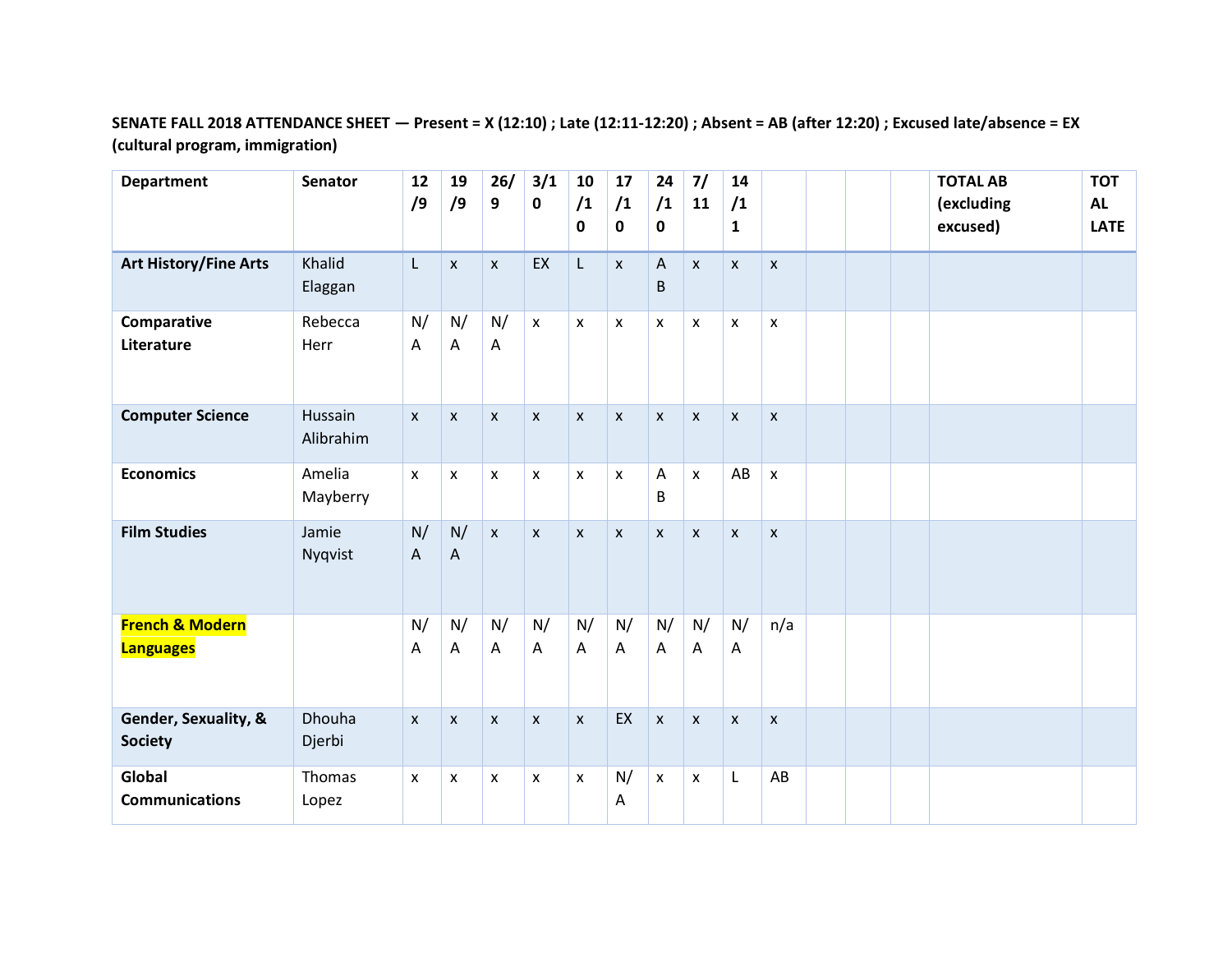| <b>History</b>                          | <b>Oliver Henry</b> | $\pmb{\mathsf{x}}$              | $\pmb{\mathsf{X}}$ | $\pmb{\mathsf{x}}$ | $\pmb{\mathsf{x}}$              | $\pmb{\mathsf{x}}$              | $\pmb{\mathsf{x}}$              | $\pmb{\mathsf{x}}$              | AB                              | $\pmb{\mathsf{X}}$              | AB                 |  |  |  |
|-----------------------------------------|---------------------|---------------------------------|--------------------|--------------------|---------------------------------|---------------------------------|---------------------------------|---------------------------------|---------------------------------|---------------------------------|--------------------|--|--|--|
| <b>Int'l Business</b><br>Administration | Patrick Nizio       | $\pmb{\mathsf{x}}$              | $\pmb{\mathsf{X}}$ | $\pmb{\mathsf{X}}$ | $\pmb{\mathsf{x}}$              | $\pmb{\mathsf{x}}$              | $\pmb{\mathsf{x}}$              | $\pmb{\mathsf{X}}$              | $\pmb{\mathsf{X}}$              | $\pmb{\mathsf{x}}$              | $\pmb{\times}$     |  |  |  |
| Int'l & Comparative<br><b>Politics</b>  | Kevin Shen          | $\pmb{\mathsf{x}}$              | $\pmb{\mathsf{x}}$ | $\pmb{\mathsf{x}}$ | $\pmb{\mathsf{x}}$              | $\pmb{\times}$                  | $\pmb{\mathsf{x}}$              | EX                              | AB                              | $\pmb{\mathsf{X}}$              | $\pmb{\times}$     |  |  |  |
| Philosophy                              |                     | N/<br>A                         | N/<br>A            | N/<br>A            | N/<br>A                         | N/<br>$\mathsf{A}$              | N/<br>$\mathsf{A}$              | N/<br>A                         | N/<br>$\mathsf{A}$              | N/<br>$\overline{A}$            | N/A                |  |  |  |
| Psychology                              | <b>Frances Eby</b>  | $\pmb{\mathsf{X}}$              | $\mathsf X$        | $\pmb{\mathsf{x}}$ | $\mathsf X$                     | $\pmb{\mathsf{x}}$              | EX                              | $\pmb{\mathsf{x}}$              | $\pmb{\mathsf{x}}$              | AB                              | $\pmb{\mathsf{x}}$ |  |  |  |
| Freshman                                | Chris Turner        | N/<br>A                         | N/<br>A            | $\pmb{\mathsf{x}}$ | $\pmb{\mathsf{x}}$              | $\pmb{\mathsf{x}}$              | $\pmb{\mathsf{X}}$              | $\pmb{\mathsf{x}}$              | $\pmb{\mathsf{x}}$              | $\pmb{\times}$                  | $\pmb{\mathsf{x}}$ |  |  |  |
| Sophomore                               | Olivia<br>Jenkins   | N/<br>$\boldsymbol{\mathsf{A}}$ | N/<br>$\mathsf{A}$ | $\mathsf X$        | $\pmb{\mathsf{x}}$              | $\pmb{\times}$                  | $\mathsf{x}$                    | $\pmb{\mathsf{X}}$              | $\pmb{\chi}$                    | $\pmb{\times}$                  | EX                 |  |  |  |
| Junior                                  | Mary<br>Layman      | N/<br>$\boldsymbol{\mathsf{A}}$ | N/<br>A            | N/<br>A            | $\pmb{\mathsf{x}}$              | $\pmb{\times}$                  | $\pmb{\mathsf{X}}$              | EX                              | $\pmb{\times}$                  | $\pmb{\times}$                  | $\pmb{\mathsf{x}}$ |  |  |  |
| <b>Senior</b>                           |                     | N/<br>$\mathsf A$               | N/<br>$\mathsf A$  | N/<br>$\mathsf A$  | N/<br>$\boldsymbol{\mathsf{A}}$ | N/<br>$\boldsymbol{\mathsf{A}}$ | N/<br>$\boldsymbol{\mathsf{A}}$ | N/<br>$\boldsymbol{\mathsf{A}}$ | N/<br>$\boldsymbol{\mathsf{A}}$ | N/<br>$\boldsymbol{\mathsf{A}}$ | N/A                |  |  |  |
| <b>Visiting</b>                         | Thomas<br>Jamrozik  | N/<br>A                         | N/<br>A            | N/<br>A            | N/<br>A                         | N/<br>$\boldsymbol{\mathsf{A}}$ | $\pmb{\times}$                  | $\pmb{\mathsf{x}}$              | AB                              | L                               | AB                 |  |  |  |